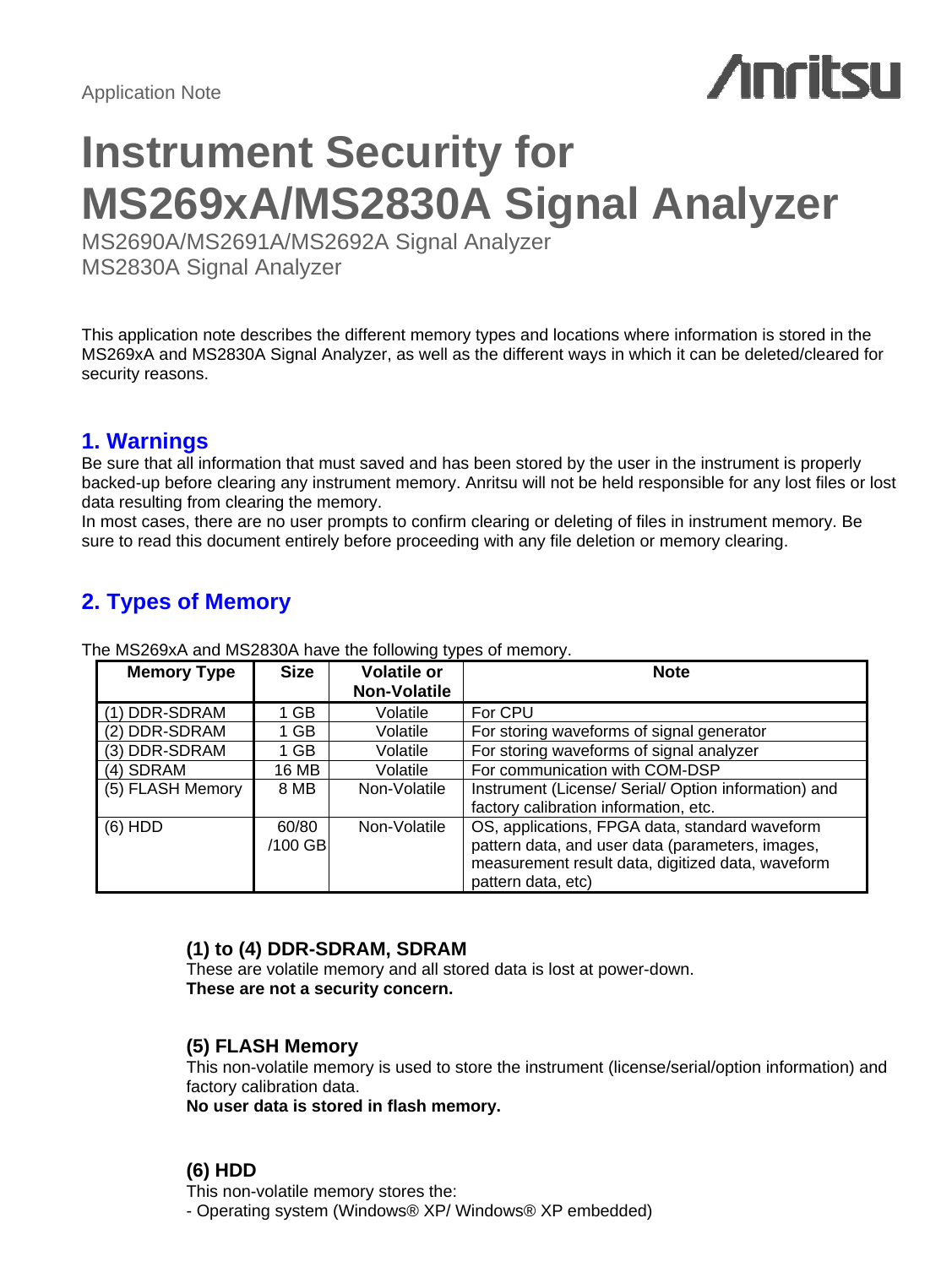- Applications
- FPGA data
- Standard waveform pattern data
- User data

(Instrument states and setups, screen images, measurement result data, digitized data, waveform pattern data, etc.)

The HDD is non-volatile memory so data is **not** lost at power-down.

**The HDD is a security concern.**

# **3. Maintaining Security**

# **Clearing HDD data**

Simply deleting files saved to the internal HDD is insufficient from the security perspective.

To securely delete files, there are several commercial Windows programs to "shred" files using the DoD 5220 standard based on the NSA-approved algorithm.

We recommend deleting files using such programs.

Otherwise, we recommend using the Anritsu Removable HDD option for security as described below.

# **Removable HDD**

When the MS269xA/MS2830A signal analyzer must be moved from a secure area, the best method for maintaining security is to replace the HDD with another HDD that has never had any sensitive data stored on it. This allows the spectrum analyzer to function properly in nonsecured areas or at servicing.

The Removable HDD option (Opt-313) is for this purpose.

# **How to remove MS269xA Removable HDD**

<Procedure>

- 1. Turn OFF the power and remove the power plug from the power outlet.
- 2. Remove the two screws on the guard cover using a cross-head screwdriver.
- 3. Pull the HDD handle to slide out the Removable HDD.

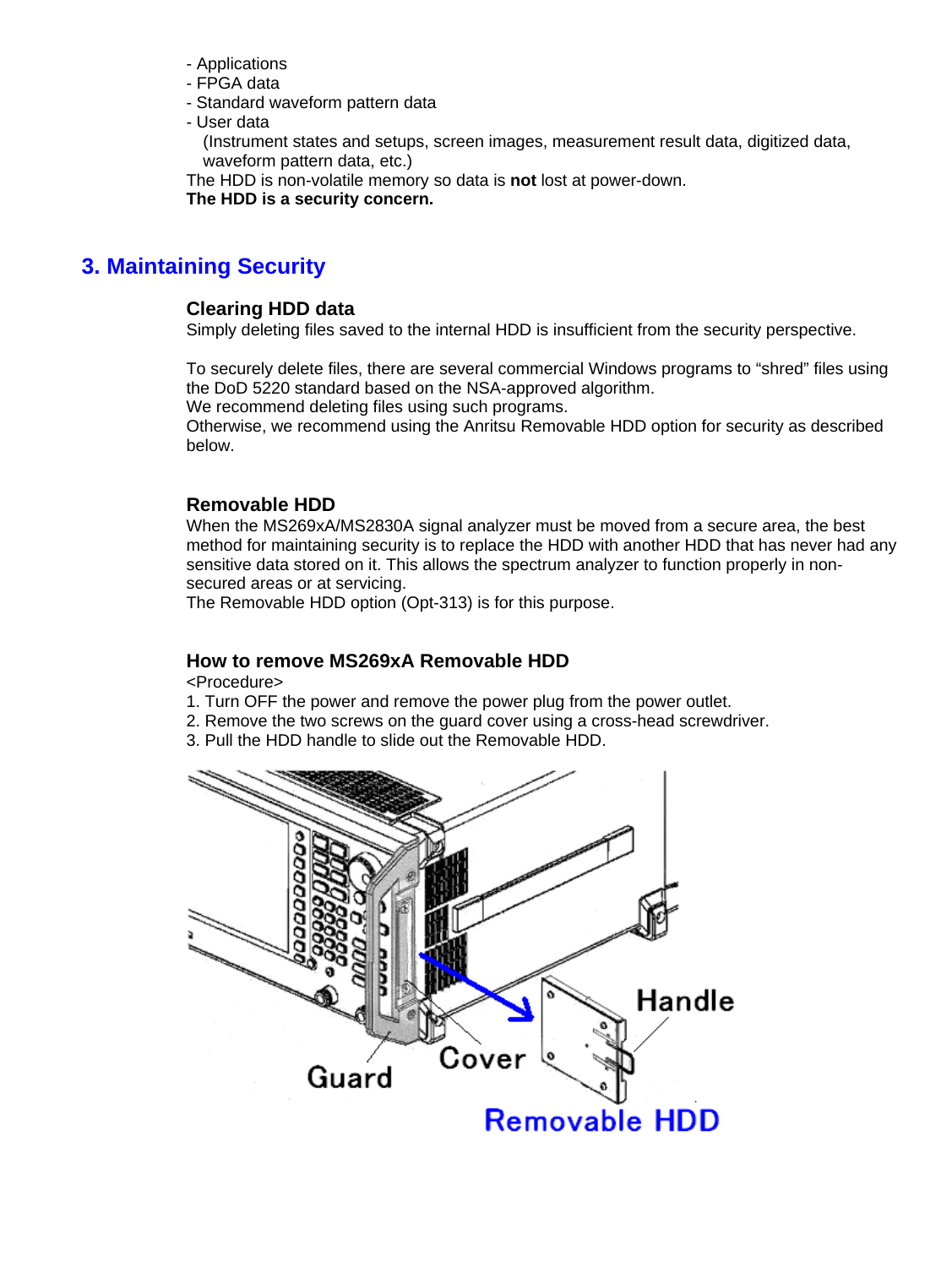# **How to remove MS2830A Removable HDD**

<Procedure>

1. Turn OFF the power and remove the power plug from the power outlet. 2. Loosen the two screws shown below and pull out the Removable HDD.